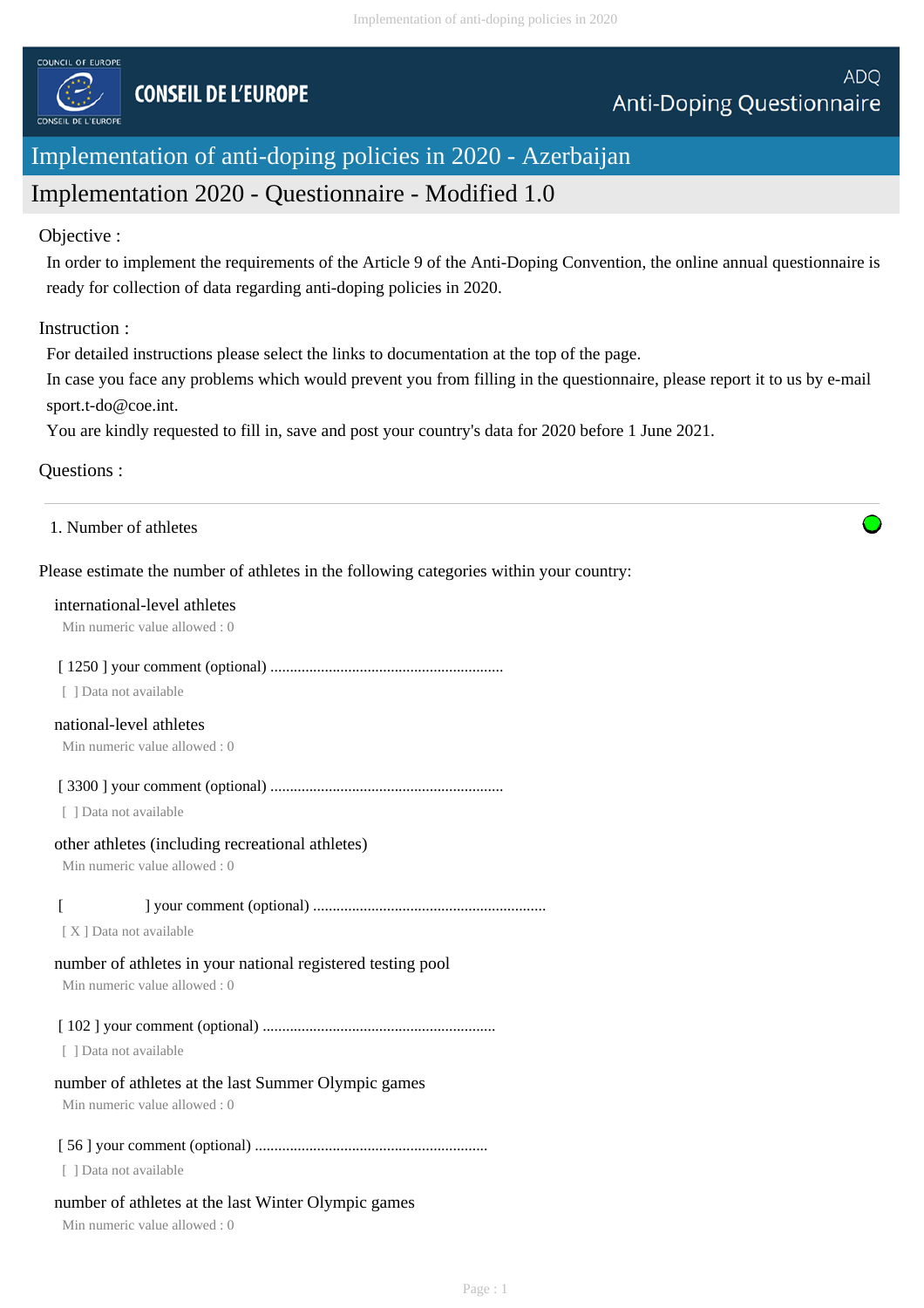| 2. Doping definition                                                                    |  |
|-----------------------------------------------------------------------------------------|--|
| Data not available                                                                      |  |
| number of athletes at the last Winter Paralympic games<br>Min numeric value allowed : 0 |  |
| [ ] Data not available                                                                  |  |
| number of athletes at the last Summer Paralympic games<br>Min numeric value allowed : 0 |  |
| Data not available                                                                      |  |

What is the definition of "doping in sport" used in your country?

[ X ] Council of Europe Anti-Doping Convention. Your comment (optional) ............................................................

[ X ] UNESCO International Convention against doping in sport. Your comment (optional) ............................................................

[ X ] World Anti-Doping Code. Your comment (optional) ............................................................

 [ X ] Other, please specify (e.g. national law) : The Law of the Republic of Azerbaijan "On the fight against use of doping substances and methods in sport"

3. Doping list

Which list of banned pharmacological classes of doping agents and doping methods (i.e. Prohibited List) is implemented in your country?

[ X ] Prohibited List, as adopted by the Executive Committee of WADA. Your comment (optional)

............................................................

 [ X ] List of banned pharmacological classes of doping agents and doping methods, as adopted by the Monitoring Group (T-DO). Your comment (optional) ............................................................

 [ X ] Prohibited List, as adopted by the Conference of Parties of the International Convention against Doping in Sport (UNESCO). Your comment (optional) ............................................................

[ ] Other, please specify : ............................................................

4. Additional doping lists

For the purposes of restricting availability of doping substances, are there other lists than those defined in the question 3?

 ( X ) Yes, please specify: On the approval of the list of strongly influencing substances and their large quantities, as well as the toxic substances"

( ) No. Your comment (optional) ............................................................

5. Anti-doping laws

Are there any anti-doping laws in your country?

[ X ] Anti-doping law (other than ratification of the Convention). Your comment (optional)The Law of the Republic of Azerbaijan "On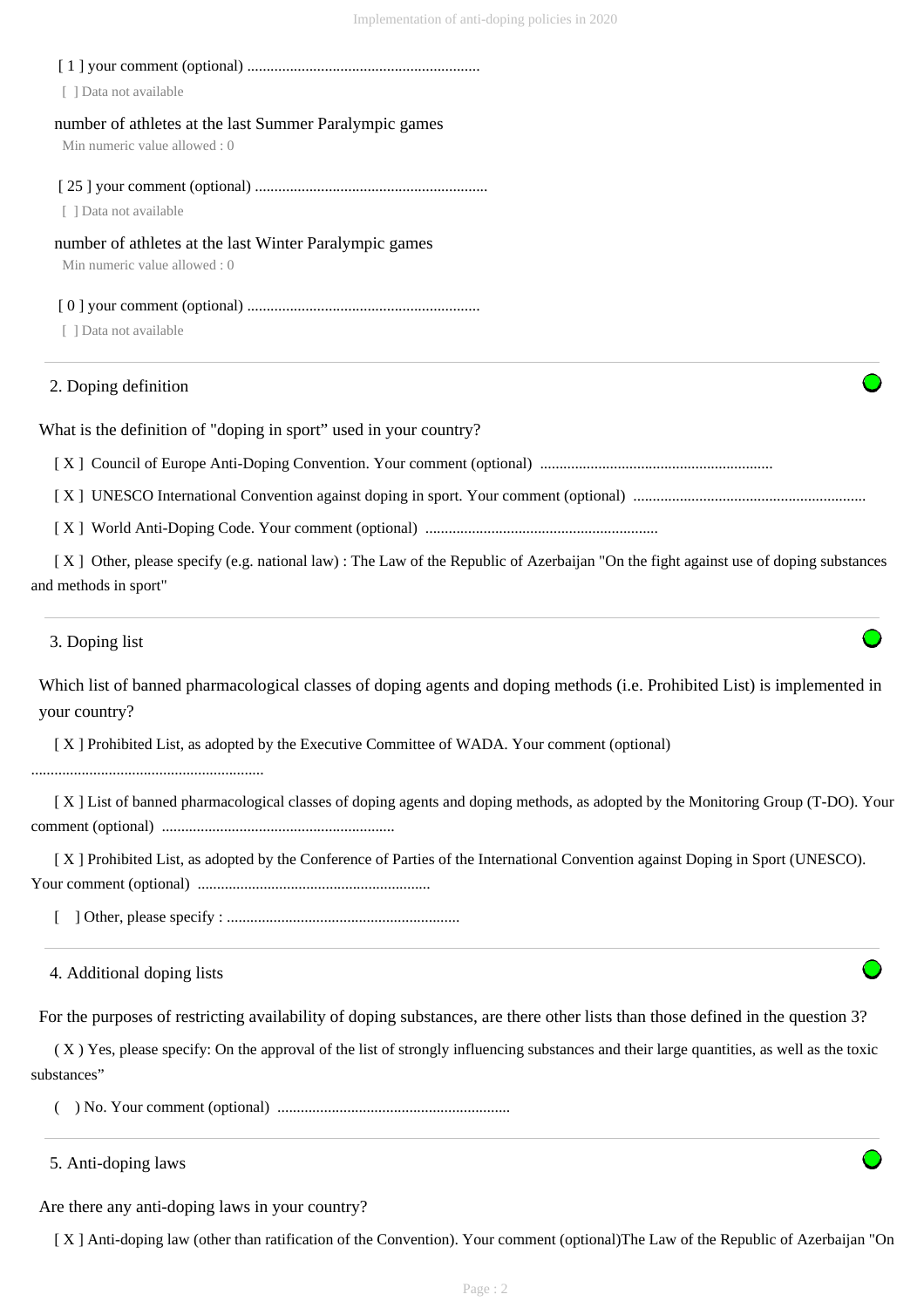| the fight against use of doping substances and methods in sport"                                            |  |
|-------------------------------------------------------------------------------------------------------------|--|
|                                                                                                             |  |
|                                                                                                             |  |
| 6. National Anti-Doping Organisation (NADO)                                                                 |  |
| What is the legal status of your national anti-doping organisation? Please upload the statures, if possible |  |
|                                                                                                             |  |
|                                                                                                             |  |
|                                                                                                             |  |
|                                                                                                             |  |
|                                                                                                             |  |

## 7. NADO activities

Which of the activities below are conducted by your national anti-doping organisation? Please upload the organisational chart, if possible

|                                                | Yes. Your comment<br>(optional) | No, please specify which<br>organisation is in charge |
|------------------------------------------------|---------------------------------|-------------------------------------------------------|
| Co-ordination of action by public authorities  | (X)                             |                                                       |
| Co-ordination of the fight against trafficking | (X)                             |                                                       |
| Testing (doping control)                       | (X)                             |                                                       |
| Results management                             | (X)                             |                                                       |
| Disciplinary procedures                        | $\sqrt{2}$                      | $(X)$ Independent<br>Disciplinary Committee           |
| Education and/or information                   | (X)                             |                                                       |
| Research                                       | (X)                             |                                                       |

## 8. Funding of anti-doping programme

## What was the annual budget of the NADO for the 2020 calendar year?

Min numeric value allowed : 0

#### [ 3210000 ] amountAZNCurrency

[ ] Data not available

## 9. Funding sources

How is the NADO funded? Please select all that apply and indicate an estimate in percentages:

#### [X] Government99%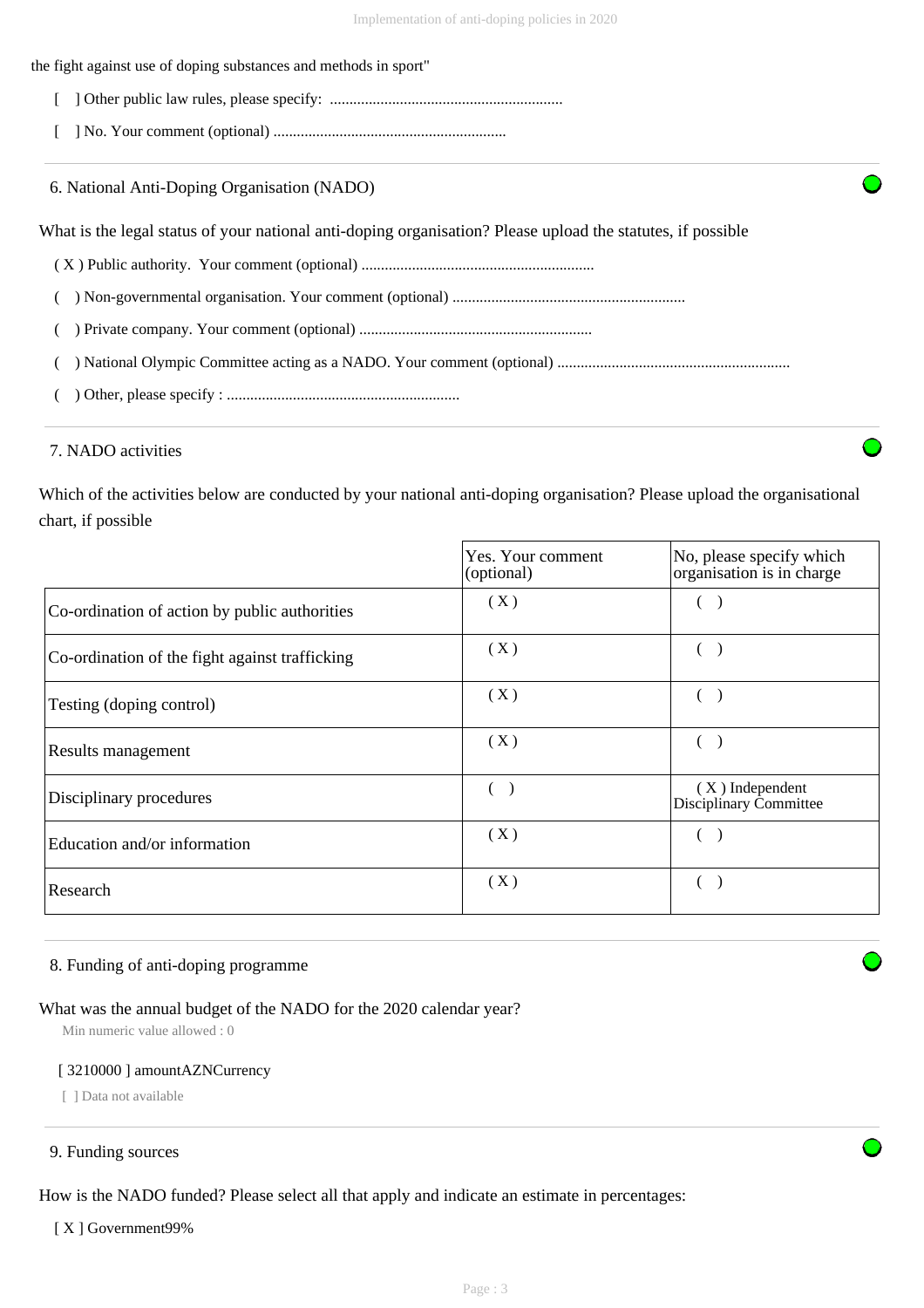| [X] Fee for service1%                                                                                                                                     |
|-----------------------------------------------------------------------------------------------------------------------------------------------------------|
|                                                                                                                                                           |
|                                                                                                                                                           |
| 10. Distribution of funding                                                                                                                               |
| What percentage of NADO's annual budget is put towards the following core programs?                                                                       |
| [22] Testing (including equipment, transportation, sample collection personnel fees)                                                                      |
| [25] Sample analysis                                                                                                                                      |
| [2] Investigations                                                                                                                                        |
| [20] Education                                                                                                                                            |
| [3] Research                                                                                                                                              |
| [4] Results Management/Legal                                                                                                                              |
| [1] Therapeutic Use Exemptions (TUEs)                                                                                                                     |
| [ ] Data not available                                                                                                                                    |
| 11. Other funding for the anti-doping programme                                                                                                           |
| Are other institutions funding any parts of the national anti-doping programme (e.g. laboratories, research, WADA<br>contribution, Unesco Voluntary Fund) |
|                                                                                                                                                           |
| $(X)$ No                                                                                                                                                  |
| 12. Sport budget                                                                                                                                          |
| What amount has been allocated to sport from the State budget through the national ministry responsible for sport for the year<br>2020?                   |
| [X] Data not available                                                                                                                                    |
| 13. Limiting public funding to organisations                                                                                                              |
| Is public funding withheld from organisations that do not comply with anti-doping regulations and related legal instruments?                              |
|                                                                                                                                                           |
|                                                                                                                                                           |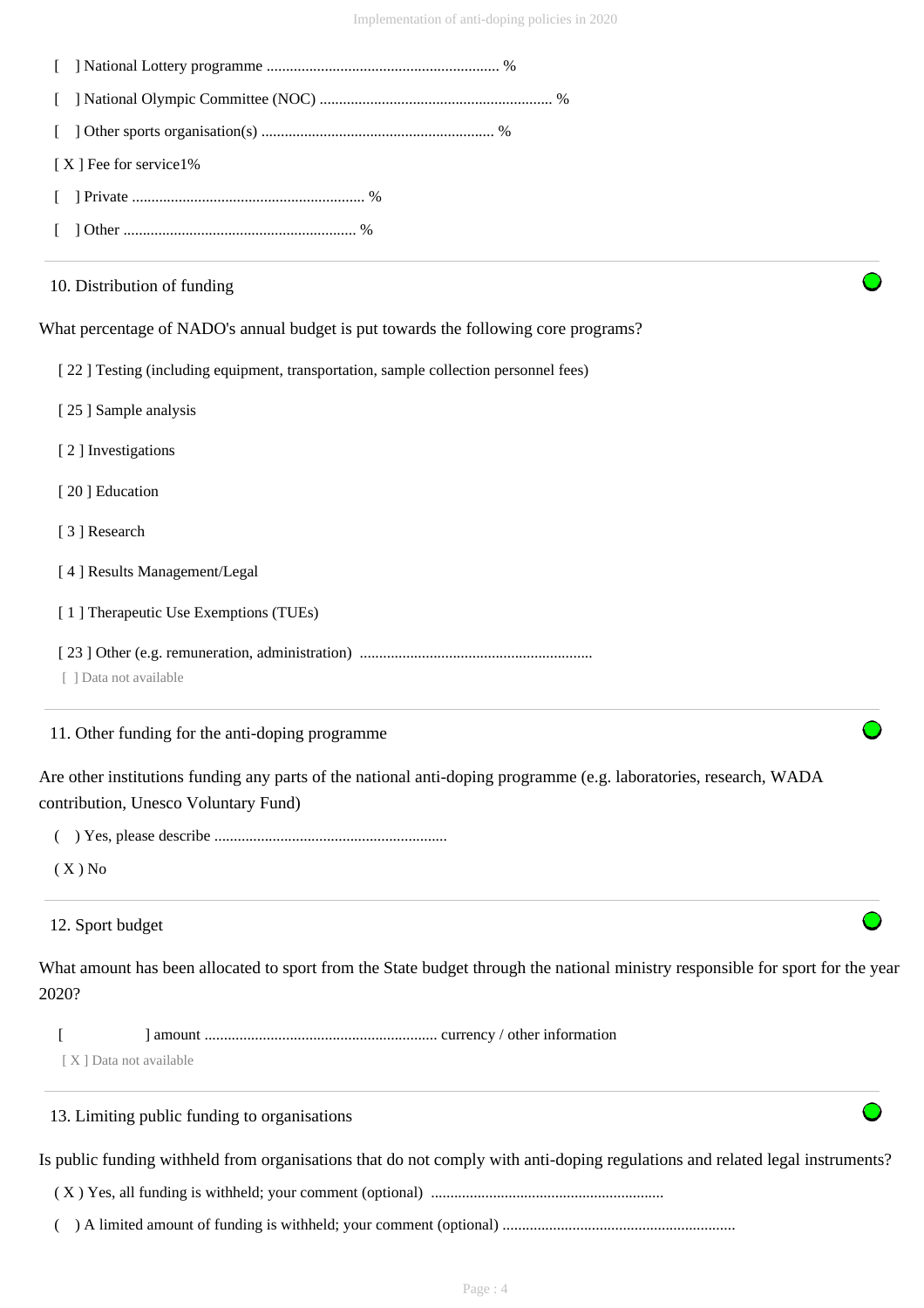| Implementation of anti-doping policies in 2020 |  |  |
|------------------------------------------------|--|--|
|                                                |  |  |

| 14. Limitation of public funding of persons   |                                                                                                                                   |
|-----------------------------------------------|-----------------------------------------------------------------------------------------------------------------------------------|
|                                               | Is sport-related financial assistance provided by public authorities withheld from banned athletes or athlete support personnel   |
| during the period of their suspension?        |                                                                                                                                   |
|                                               |                                                                                                                                   |
|                                               |                                                                                                                                   |
|                                               |                                                                                                                                   |
|                                               | ) Not applicable (no sport-related financial assistance is provided by public authorities to athletes or support personnel); your |
|                                               |                                                                                                                                   |
| 15. Testing programme                         |                                                                                                                                   |
|                                               | Does your country have a national testing programme?                                                                              |
| $(X)$ Yes                                     |                                                                                                                                   |
|                                               |                                                                                                                                   |
| 16. Elements of the testing programme         |                                                                                                                                   |
|                                               | What elements of the testing program are implemented by the NADO?                                                                 |
|                                               | [X] Risk assessment and test distribution planning (TDP)                                                                          |
| [X] Registered testing pool                   |                                                                                                                                   |
| [X] Random selection of athletes              |                                                                                                                                   |
| [X] Targeted selection of athletes            |                                                                                                                                   |
| [X] In-competition testing                    |                                                                                                                                   |
| [X] Out-of-competition testing                |                                                                                                                                   |
| [X] No-advance notice testing                 |                                                                                                                                   |
| [X] Blood testing                             |                                                                                                                                   |
| [X] Athlete biological passport (ABP) modules |                                                                                                                                   |
|                                               |                                                                                                                                   |
|                                               |                                                                                                                                   |

system)? ( X ) Yes, please specify which standard, its scope and validity ISO 9001:2015, iQNet

( ) In progress, please specify ............................................................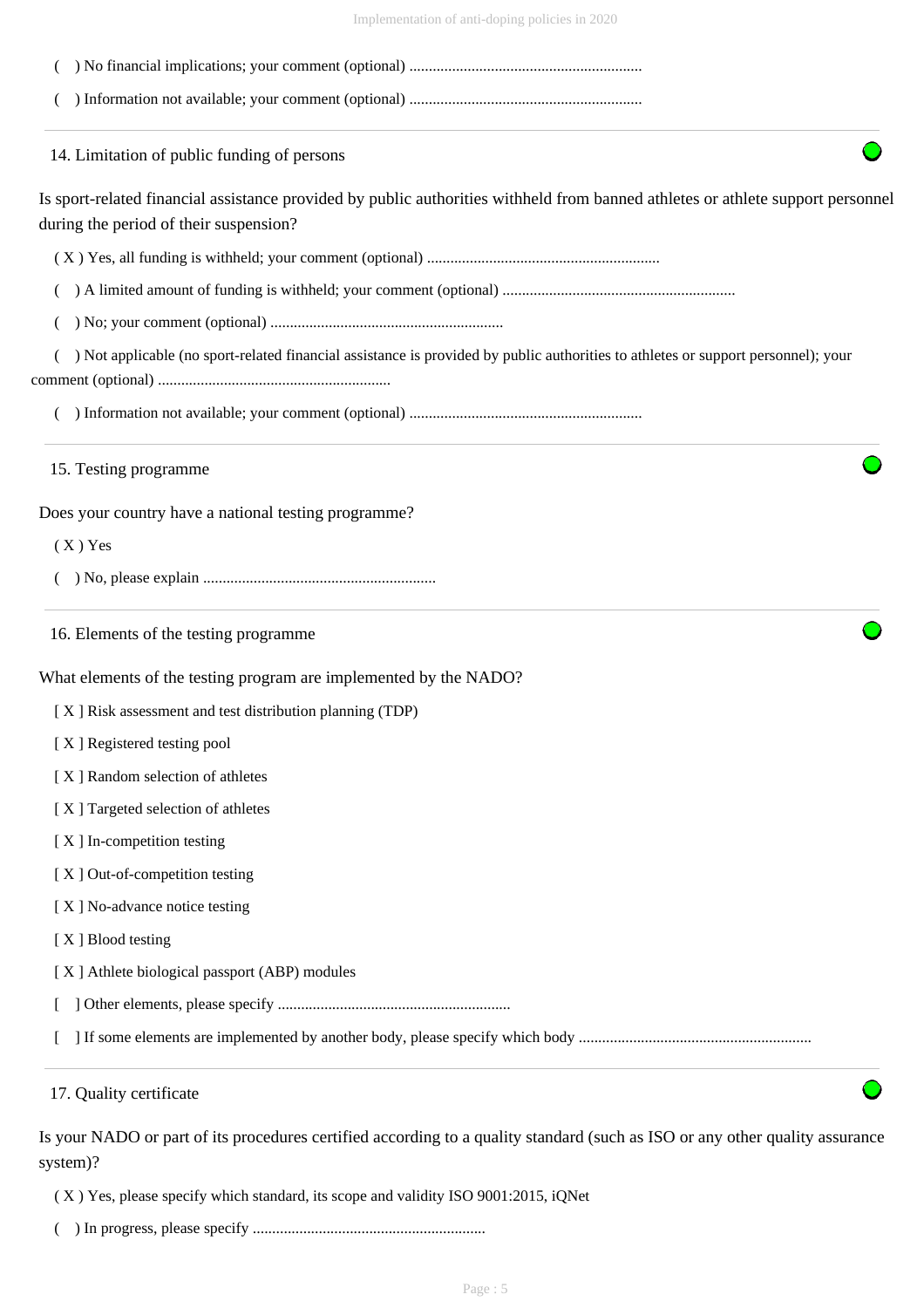( ) No. Your comment (optional) ............................................................

## 18. NADO staff, committee members and other anti-doping specialists

Please outline below how many NADO staff, committees' members and other anti-doping specialists are involved in the coordination and management of your anti-doping programs (except sample collection personnel)

Min numeric value allowed : 0

[ 25 ] staff full time

[ 30 ] staff part time

[ 28 ] committees' members (including, but not limited to, members of the disciplinary panels, NADO Board, TUE, education, whereabouts, scientific, athletes, appeals, ethics and/or other committees)

[ 0 ] other specialists, please describe ............................................................

[ ] Data not available

19. Sample collection personnel

Do you have sample collection personnel (SCP) ?

( X ) Yes, within the NADO

( ) Yes, through a service provider (Delegated third party) ............................................................

( ) No, please explain ............................................................

#### 20. Number of DCOs and BCOs

How many doping control officers (DCOs), blood control officers (BCOs) and chaperones are in your sample collection personnel programme?

Min numeric value allowed : 0

[ 18 ] DCOs; your comment (optional) ............................................................

[ 5 ] BCOs; your comment (optional) ............................................................

[ 13 ] Chaperones; your comment (optional) ............................................................

[ ] Data not available

#### 21. Laboratory

Is there a doping control laboratory in your country?

[ ] Yes, accredited or approved by WADA in accordance with the International Standard for Laboratories

[ ] No, but a preparatory process is in progress to apply for accreditation or approval by WADA

[ X ] No

## 22. Use of WADA laboratories

Which WADA-accredited or approved laboratories are used for analysis of samples collected by your NADO as a Testing authority within your national testing program in the year 2020? Please list all that applies, including the laboratory in your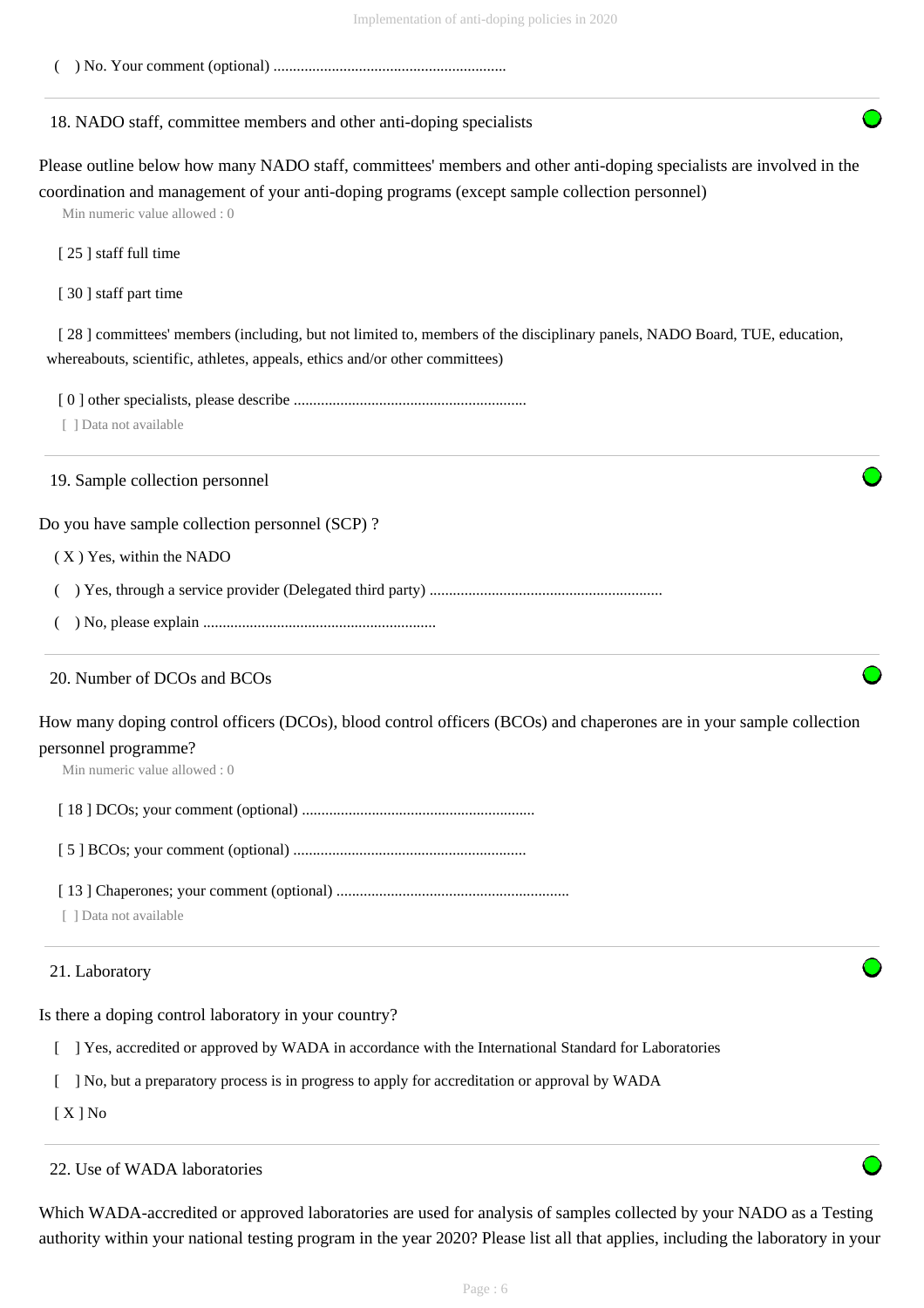own country (if you use it) and indicate the percentage of samples analysed in each laboratory. Enter "0", if you don't use this laboratory

|                                   | % of NADO samples (estimate) |
|-----------------------------------|------------------------------|
| ANKARA, TURKEY                    | $\boldsymbol{0}$             |
| ATHENS, GREECE                    | $\boldsymbol{0}$             |
| <b>BANGKOK, THAILAND</b>          | $\boldsymbol{0}$             |
| <b>BARCELONA, SPAIN</b>           | $\boldsymbol{0}$             |
| <b>BEIJING, CHINA</b>             | $\boldsymbol{0}$             |
| <b>BLOEMFONTEIN, SOUTH AFRICA</b> | $\boldsymbol{0}$             |
| <b>BUCHAREST, ROMANIA</b>         | $\boldsymbol{0}$             |
| COLOGNE, GERMANY                  | 100                          |
| DOHA, QATAR                       | $\boldsymbol{0}$             |
| GHENT, BELGIUM                    | $\boldsymbol{0}$             |
| HAVANA, CUBA                      | $\boldsymbol{0}$             |
| HELSINKI, FINLAND                 | $\boldsymbol{0}$             |
| KREISCHA, GERMANY                 | $\boldsymbol{0}$             |
| LAUSANNE, SWITZERLAND             | $\boldsymbol{0}$             |
| LONDON, UNITED KINGDOM            | $\boldsymbol{0}$             |
| LOS ANGELES, USA                  | $\boldsymbol{0}$             |
| MADRID, SPAIN                     | $\boldsymbol{0}$             |
| MONTREAL, CANADA                  | $\boldsymbol{0}$             |
| NEW DELHI, INDIA                  | $\boldsymbol{0}$             |
| <b>OSLO, NORWAY</b>               | $\boldsymbol{0}$             |
| PARIS, FRANCE                     | $\boldsymbol{0}$             |
| RIO DE JANEIRO, BRAZIL            | $\boldsymbol{0}$             |
| ROMA, ITALY                       | $\boldsymbol{0}$             |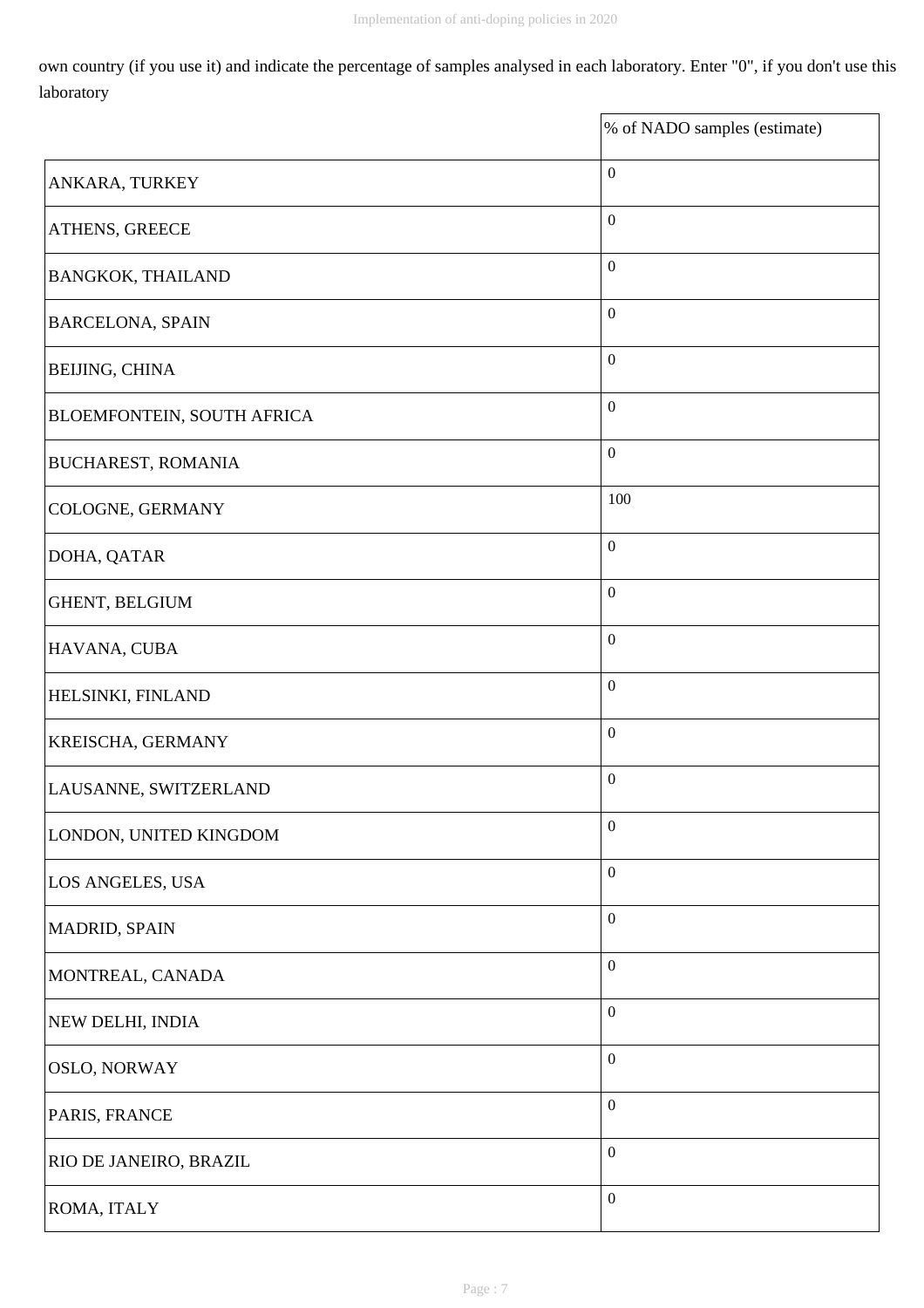| SALT LAKE CITY, USA      | $\Omega$ |
|--------------------------|----------|
| SEIBERSDORF, AUSTRIA     | $\Omega$ |
| SEOUL, SOUTH KOREA       | $\Omega$ |
| <b>STOCKHOLM, SWEDEN</b> | $\Omega$ |
| SYDNEY, AUSTRALIA        | $\Omega$ |
| TOKYO, JAPAN             | $\Omega$ |
| WARSAW, POLAND           | $\Omega$ |

## 23. Testing statistics

How many samples were collected under your national testing program in the year 2020?

|                                                             | Urine | Blood (including ABP) |
|-------------------------------------------------------------|-------|-----------------------|
| In-competition samples<br>Min numeric value allowed : 0     | 172   |                       |
| Out-of-competition samples<br>Min numeric value allowed : 0 | 763   | 105                   |

[ ] Data not available

#### 24. Testing abroad

Did you test athletes under your authority who reside or train abroad (directly or by subcontracting other ADOs or antidoping service providers)?

( X ) Yes; your comment (optional) ............................................................

 $\mathsf{r}$ 

( ) Not in 2020, but we have authorisation to do so; your comment (optional) ............................................................

( ) No, we do not have authorisation to do so; your comment (optional) ............................................................

#### 25. Disciplinary system

Please describe the disciplinary process for the anti-doping rule violations and application of the T-DO Recommendation on ensuring the independence of hearing panels (bodies) and promoting fair trial in anti-doping cases [T-DO/Rec(2017)01] http://rm.coe.int/recommendation-on-ensuring-the-independence-of-hearing-panels-bodies-a/1680735159

| Has your State established<br>centralised panel/body in<br>charge of all hearing<br>proceedings in anti-doping<br>matters (hearing panel)? | Yes | N <sub>0</sub> | No |
|--------------------------------------------------------------------------------------------------------------------------------------------|-----|----------------|----|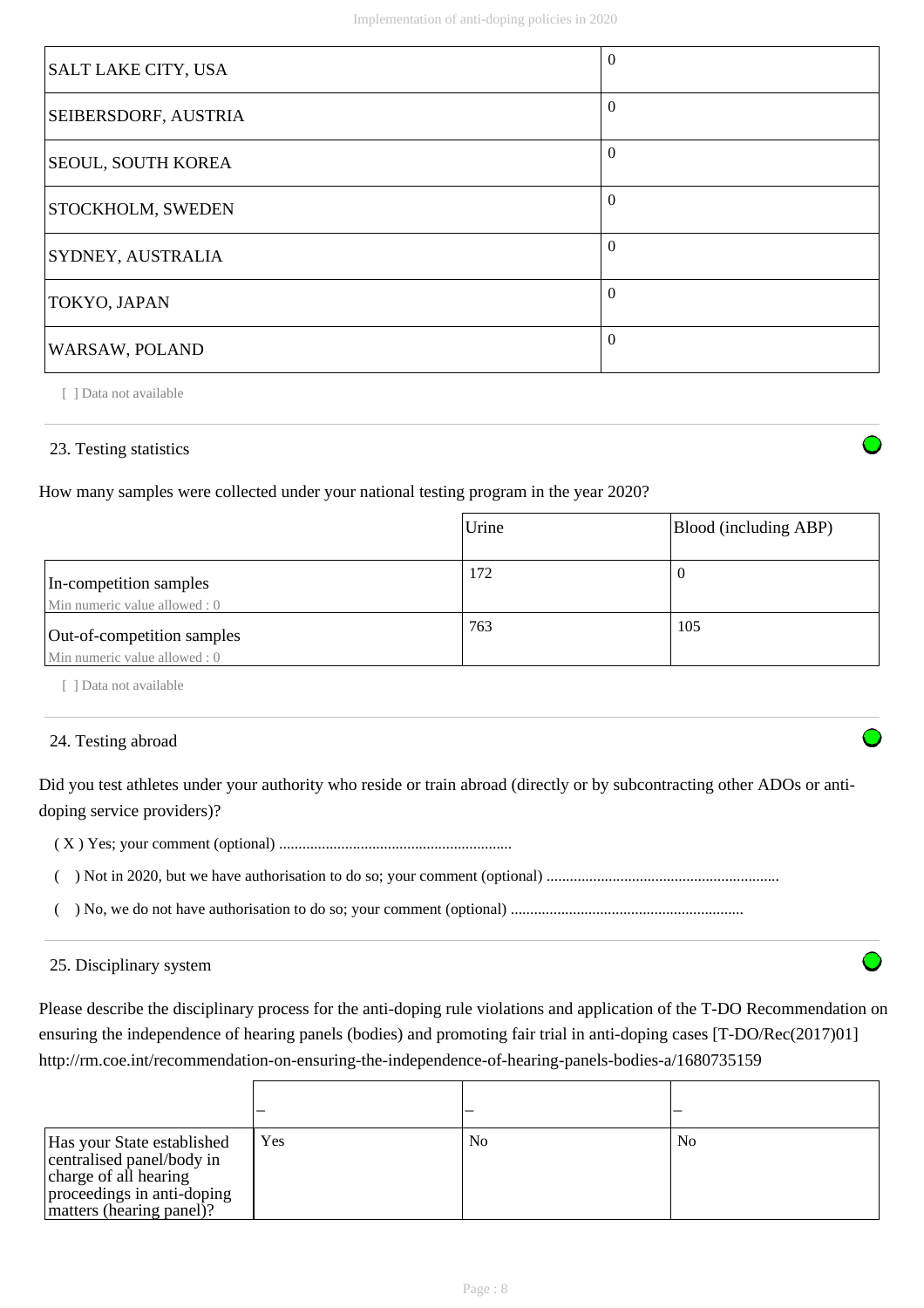| Is the hearing panel<br>independent, and<br>operationally independent<br>from sport movement (i.a.<br>national federations,<br>National Olympic<br>Committee, National | Yes            | No             | No             |
|------------------------------------------------------------------------------------------------------------------------------------------------------------------------|----------------|----------------|----------------|
| Paralympic Committee)?                                                                                                                                                 |                |                |                |
| Is the hearing panel<br>operationally independent<br>from the government?                                                                                              | Yes            | N <sub>o</sub> | N <sub>0</sub> |
| Is the hearing panel<br>operationally independent<br>from the NADO?                                                                                                    | Yes            | N <sub>o</sub> | N <sub>0</sub> |
| Are you aware of T-<br>DO/Rec(2017)01?                                                                                                                                 | Yes            | N <sub>0</sub> | N <sub>0</sub> |
| Is the composition of the<br>hearing panel in line with the<br>requirements outlined in T-<br>DO/Rec(2017)01?                                                          | Yes            | N <sub>o</sub> | N <sub>0</sub> |
| Are the rights of access to<br>justice ensured in accordance<br>with $T\text{-DO/Rec}(2017)01?$                                                                        | Yes            | N <sub>0</sub> | N <sub>o</sub> |
| Other comments                                                                                                                                                         | N <sub>0</sub> | N <sub>o</sub> | N <sub>0</sub> |

#### 26. Appeals system

Please describe the process for handling anti-roping rule violations appeals

 Describe, upload documents or add the link to the relevant content All appeals are filed to the operationally and institutionally independent from AMADA Appellate Committee

[ ] Data not available

## 27. Anti-doping rule violations (ADRV)

How many anti-doping rule violations cases were initiated in 2020 and how many of these initiated cases resulted in the imposition of a sanction?

|                                               | Initiated cases | Cases that resulted in a Cases that resulted in<br>sanction | no sanction    |
|-----------------------------------------------|-----------------|-------------------------------------------------------------|----------------|
| Presence of a prohibited substance or its     |                 |                                                             |                |
| metabolites or markers in an athlete's sample |                 |                                                             |                |
| Min numeric value allowed: 0                  |                 |                                                             |                |
| Use or attempted use by an athlete of a       |                 | 0                                                           | $\overline{2}$ |
| prohibited substance or a prohibited method   |                 |                                                             |                |
| Min numeric value allowed: 0                  |                 |                                                             |                |
| Evading, refusing or failing to submit to     |                 |                                                             | $\Omega$       |
| sample collection                             |                 |                                                             |                |
| Min numeric value allowed: 0                  |                 |                                                             |                |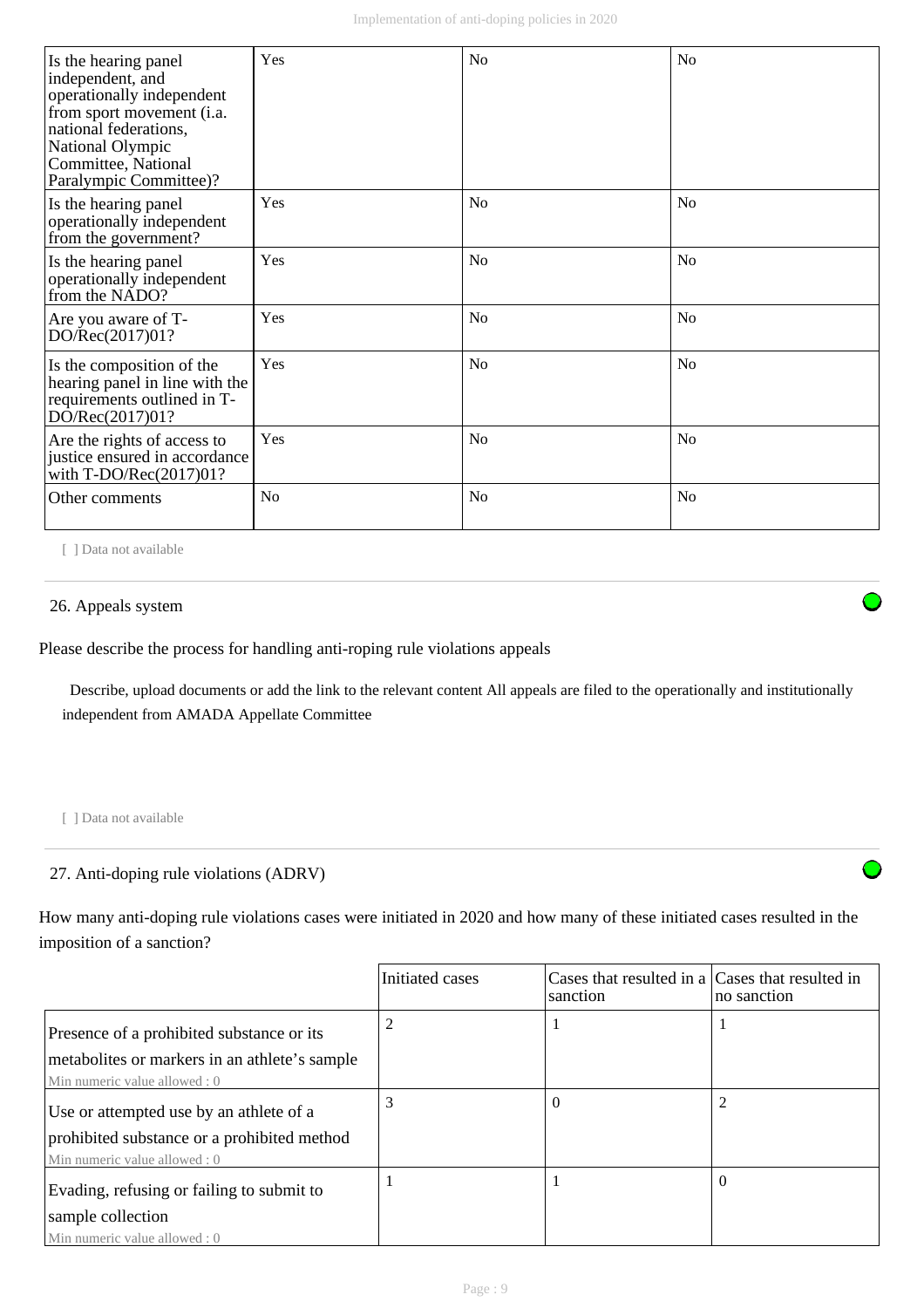| <b>Whereabouts failures</b>                                         | $\Omega$     | 0              | $\Omega$ |
|---------------------------------------------------------------------|--------------|----------------|----------|
| Min numeric value allowed: 0                                        | $\mathbf{1}$ | $\Omega$       | $\Omega$ |
| Tampering or attempted tampering with any<br>part of doping control |              |                |          |
| Min numeric value allowed: 0                                        |              |                |          |
| Possession of prohibited substances and                             | $\Omega$     | $\Omega$       | $\Omega$ |
| prohibited methods                                                  |              |                |          |
| Min numeric value allowed: 0                                        |              |                |          |
| Trafficking or attempted trafficking in any                         | $\mathbf{0}$ | $\overline{0}$ | $\Omega$ |
| prohibited substance or prohibited method                           |              |                |          |
| Min numeric value allowed: 0                                        |              |                |          |
| Administration or attempted administration to                       | 1            |                | $\theta$ |
| any athlete of any prohibited method or                             |              |                |          |
| prohibited substance                                                |              |                |          |
| Min numeric value allowed : 0                                       |              |                |          |
| Complicity                                                          | $\mathbf{0}$ | $\Omega$       | $\theta$ |
| Min numeric value allowed: 0                                        |              |                |          |
| Prohibited association                                              | $\Omega$     | $\Omega$       | $\theta$ |
| Min numeric value allowed: 0                                        |              |                |          |

#### 28. Whereabouts failures

How many of the following whereabouts failures have you registered in 2020?

[ 24 ] One missed test or filing failure

[ 1 ] Any combination of two missed tests and/or filing failures

[ ] Data not available

29. Co-operation with law enforcement agencies

What measures have been taken to ensure co-operation between NADO and law enforcement agencies in limiting illegal availability of doping substances?

[ X ] Law, please specify Law of the Republic of Azerbaijan "On the fight against use of doping substances and methods in sport"

[ X ] Agreement, please specify Memorandum of Understanding

[ ] Ad hoc activities, please specify ............................................................

[ ] Other, please specify ............................................................

[ ] None; your comment (optional) ............................................................

30. Sanctions for doping trafficking

Are there specific penalties or sanctions for illegal circulation of doping substances, in addition to those regulating the movement of medicines and narcotics?

[ X ] Criminal penalties, please specify ............................................................

[ ] Financial penalties, please specify ............................................................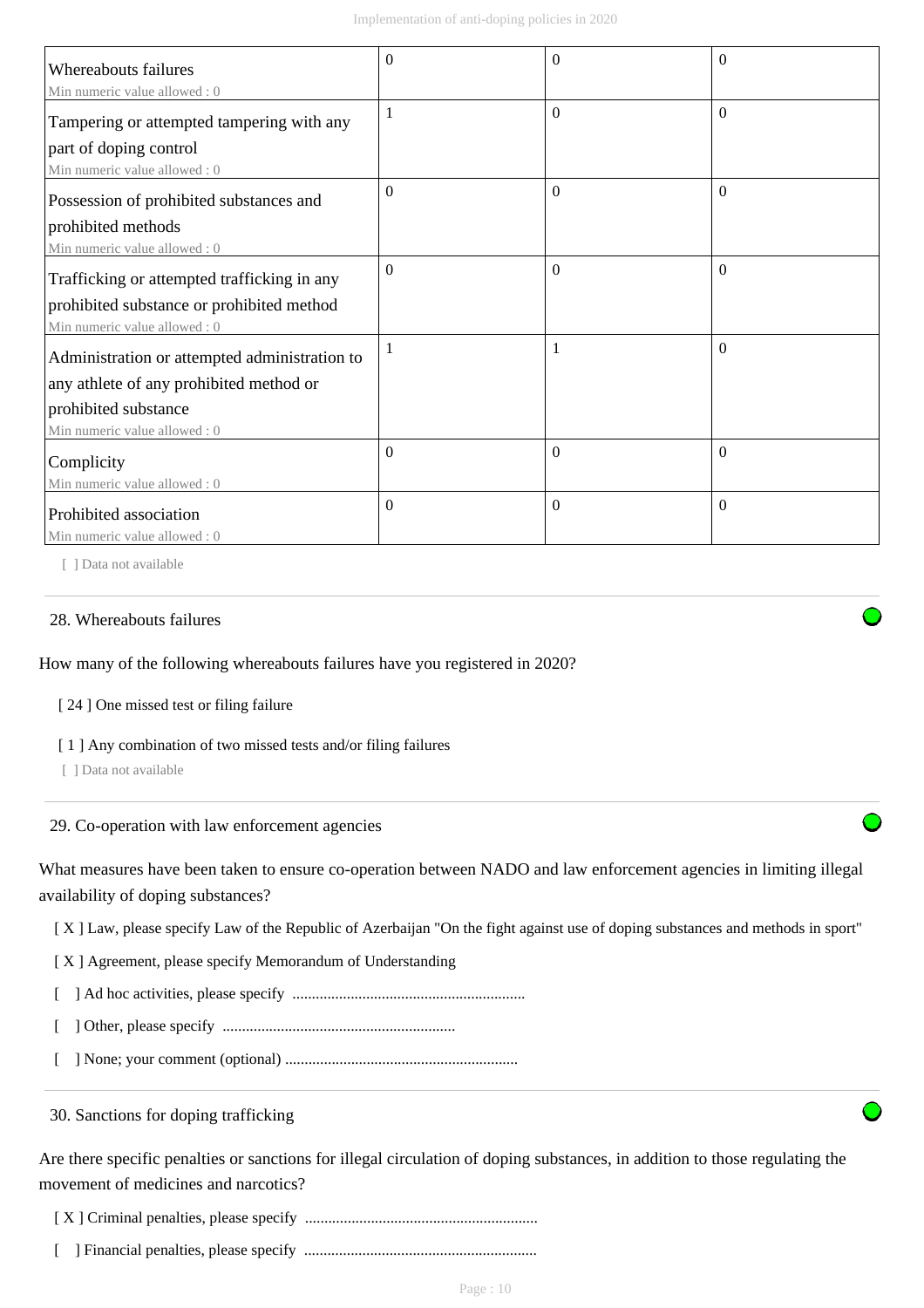Implementation of anti-doping policies in 2020

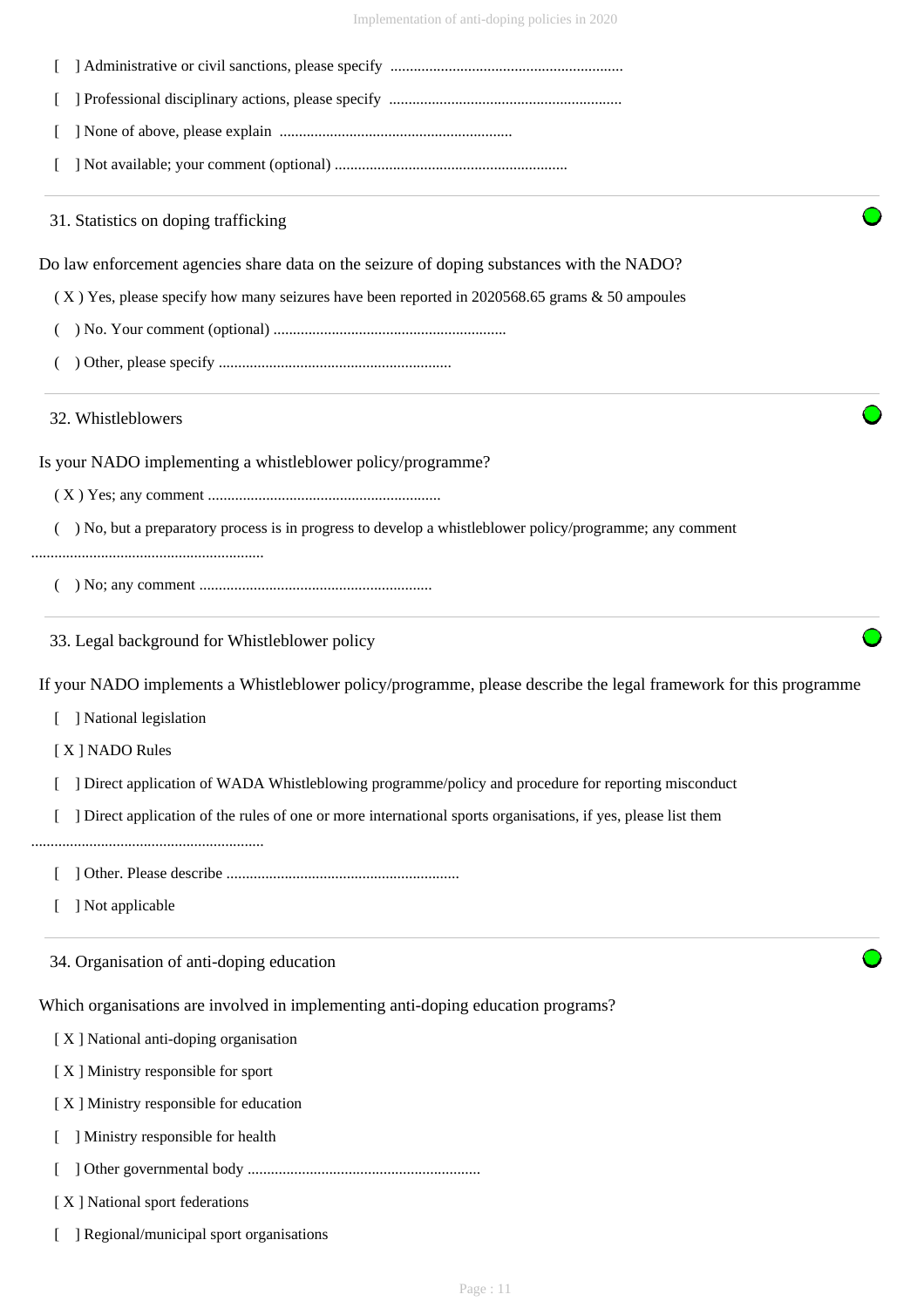## [ X ] Universities

- [ X ] Schools
- [ ] Sport clubs
- [ ] Other bodies ............................................................

# 35. Anti-doping education themes

## What types of anti-doping message are provided for different target groups?

|                      | elite<br>athletes | young<br>athletes | recreatio<br>nal<br>athletes          | sports<br>officials                   | coaches                           | medical<br>personne               | school<br>pupils                      | media                             | general<br>public                 | other                             |
|----------------------|-------------------|-------------------|---------------------------------------|---------------------------------------|-----------------------------------|-----------------------------------|---------------------------------------|-----------------------------------|-----------------------------------|-----------------------------------|
| National and         | [X]               | [X]               | [X]                                   | [X]                                   | $[\ ]$                            | $[\ ]$                            | $\begin{bmatrix} 1 \end{bmatrix}$     | $\begin{bmatrix} 1 \end{bmatrix}$ | $\begin{bmatrix} 1 \end{bmatrix}$ | $\begin{bmatrix} 1 \end{bmatrix}$ |
| International anti-  |                   |                   |                                       |                                       |                                   |                                   |                                       |                                   |                                   |                                   |
| doping rules         |                   |                   |                                       |                                       |                                   |                                   |                                       |                                   |                                   |                                   |
| Harm of doping to    | [X]               | [X]               | [X]                                   | [X]                                   | $\begin{bmatrix} 1 \end{bmatrix}$ | $\begin{bmatrix} 1 \end{bmatrix}$ | $\begin{bmatrix} 1 \end{bmatrix}$     | $\begin{bmatrix} 1 \end{bmatrix}$ | $\begin{bmatrix} 1 \end{bmatrix}$ | $\begin{bmatrix} 1 \end{bmatrix}$ |
| the spirit of sport  |                   |                   |                                       |                                       |                                   |                                   |                                       |                                   |                                   |                                   |
| Athletes and         | [X]               | [X]               | [X]                                   | [X]                                   | $\begin{bmatrix} 1 \end{bmatrix}$ | $\begin{bmatrix} 1 \end{bmatrix}$ | $\begin{bmatrix} 1 \end{bmatrix}$     | $\begin{bmatrix} 1 \end{bmatrix}$ | $\begin{bmatrix} 1 \end{bmatrix}$ | $\begin{bmatrix} 1 \end{bmatrix}$ |
| athlete support      |                   |                   |                                       |                                       |                                   |                                   |                                       |                                   |                                   |                                   |
| personnel's rights   |                   |                   |                                       |                                       |                                   |                                   |                                       |                                   |                                   |                                   |
| and responsibilities |                   |                   |                                       |                                       |                                   |                                   |                                       |                                   |                                   |                                   |
| Consequences of      | [X]               | [X]               | [X]                                   | [X]                                   | $[\ ]$                            | $\begin{bmatrix} 1 \end{bmatrix}$ | $\begin{bmatrix} 1 \end{bmatrix}$     | $\begin{bmatrix} 1 \end{bmatrix}$ | $\begin{bmatrix} 1 \end{bmatrix}$ | $\begin{bmatrix} 1 \end{bmatrix}$ |
| doping, including    |                   |                   |                                       |                                       |                                   |                                   |                                       |                                   |                                   |                                   |
| sanctions, health    |                   |                   |                                       |                                       |                                   |                                   |                                       |                                   |                                   |                                   |
| and social           |                   |                   |                                       |                                       |                                   |                                   |                                       |                                   |                                   |                                   |
| consequences         |                   |                   |                                       |                                       |                                   |                                   |                                       |                                   |                                   |                                   |
| Substances and       | [X]               | [X]               | [X]                                   | [X]                                   | $\begin{bmatrix} 1 \end{bmatrix}$ | $[ \ ]$                           | $\begin{bmatrix} 1 \end{bmatrix}$     | $\begin{bmatrix} 1 \end{bmatrix}$ | $\begin{bmatrix} 1 \end{bmatrix}$ | $\lceil \cdot \rceil$             |
| methods on the       |                   |                   |                                       |                                       |                                   |                                   |                                       |                                   |                                   |                                   |
| Prohibited List      |                   |                   |                                       |                                       |                                   |                                   |                                       |                                   |                                   |                                   |
| Doping control       | [X]               | [X]               | $\begin{bmatrix} 1 & 1 \end{bmatrix}$ | $\begin{bmatrix} 1 & 1 \end{bmatrix}$ | $\begin{bmatrix} 1 \end{bmatrix}$ | $\begin{bmatrix} 1 \end{bmatrix}$ | $\begin{bmatrix} 1 & 1 \end{bmatrix}$ | $\begin{bmatrix} 1 \end{bmatrix}$ | $\begin{bmatrix} 1 \end{bmatrix}$ | $\begin{bmatrix} 1 \end{bmatrix}$ |
| procedures           |                   |                   |                                       |                                       |                                   |                                   |                                       |                                   |                                   |                                   |
| Therapeutic use      | [X]               | [X]               | $\begin{bmatrix} 1 \end{bmatrix}$     | $[\ ]$                                | $\begin{bmatrix} 1 \end{bmatrix}$ | $\begin{bmatrix} 1 \end{bmatrix}$ | $\begin{bmatrix} 1 \end{bmatrix}$     | $\begin{bmatrix} 1 \end{bmatrix}$ | $\begin{bmatrix} 1 \end{bmatrix}$ | $\begin{bmatrix} 1 \end{bmatrix}$ |
| exemptions           |                   |                   |                                       |                                       |                                   |                                   |                                       |                                   |                                   |                                   |
| (TUEs)               |                   |                   |                                       |                                       |                                   |                                   |                                       |                                   |                                   |                                   |
| Applicable           | [X]               | [X]               | $\begin{bmatrix} 1 \end{bmatrix}$     | [X]                                   | $\begin{bmatrix} 1 \end{bmatrix}$ | $\begin{bmatrix} 1 \end{bmatrix}$ | $\begin{bmatrix} 1 \end{bmatrix}$     | $\begin{bmatrix} 1 \end{bmatrix}$ | $\begin{bmatrix} 1 \end{bmatrix}$ | $\begin{bmatrix} 1 \end{bmatrix}$ |
| whereabouts          |                   |                   |                                       |                                       |                                   |                                   |                                       |                                   |                                   |                                   |
| requirements         |                   |                   |                                       |                                       |                                   |                                   |                                       |                                   |                                   |                                   |

# 36. Nutritional supplements

What measures have been taken to address the problems related to nutritional supplements in sport?

- [ ] Restrict availability
- [ ] Control of production
- [ ] Provide quality assurance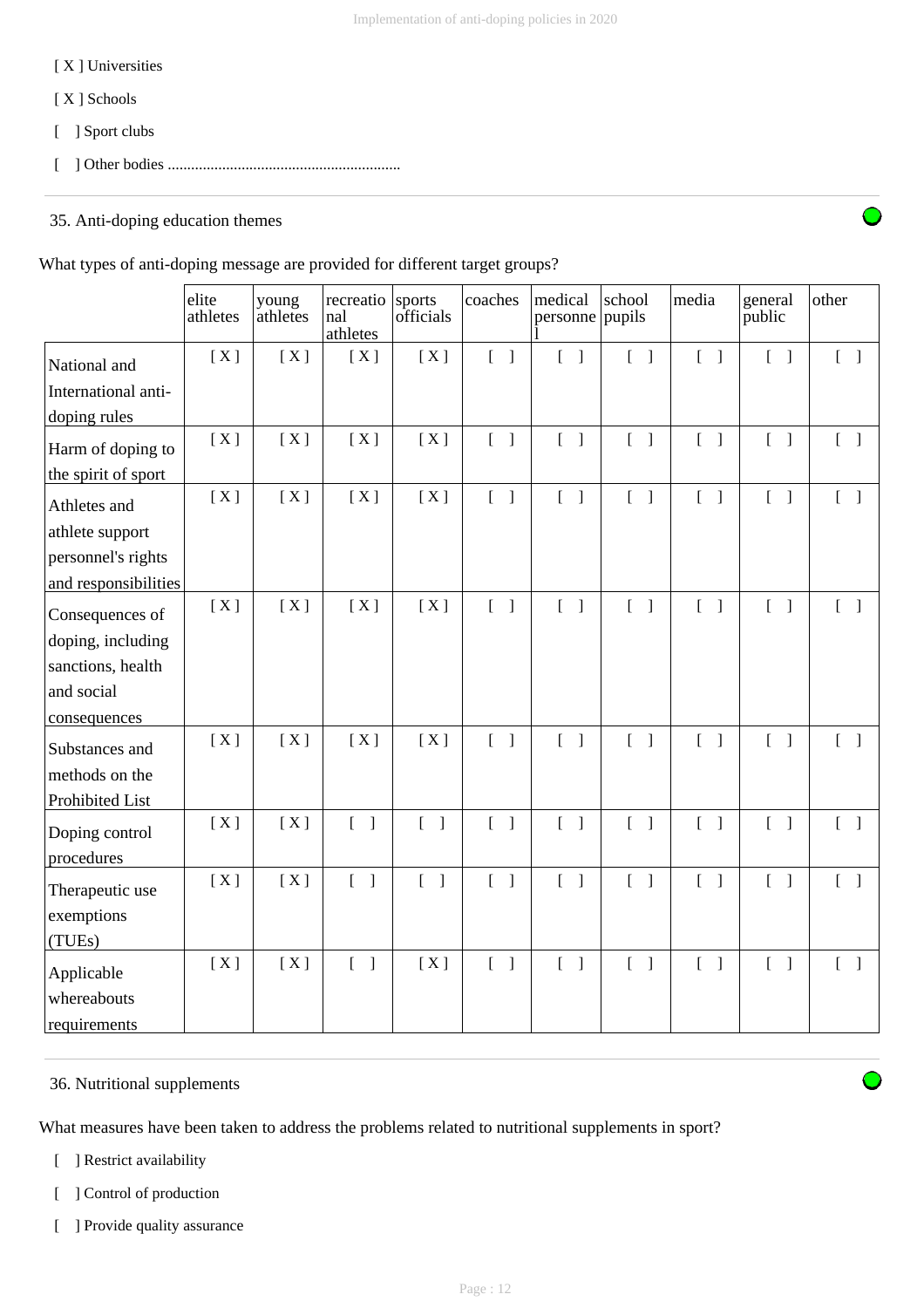| ] Comprehensive labelling                                  |  |  |  |  |  |
|------------------------------------------------------------|--|--|--|--|--|
| ] Limit advertising and promotion                          |  |  |  |  |  |
| [X] Educational and informational measures                 |  |  |  |  |  |
| L                                                          |  |  |  |  |  |
| 37. Anti-doping research                                   |  |  |  |  |  |
| Has any anti-doping research been undertaken or supported? |  |  |  |  |  |
|                                                            |  |  |  |  |  |
|                                                            |  |  |  |  |  |
|                                                            |  |  |  |  |  |
| 38. Areas of anti-doping research                          |  |  |  |  |  |
| What are the areas of anti-doping research?                |  |  |  |  |  |
| [X] Doping prevention                                      |  |  |  |  |  |
| ] Detection methods<br>L                                   |  |  |  |  |  |
| [X] Behavioural and social aspects of doping               |  |  |  |  |  |
| ] Health consequences of doping                            |  |  |  |  |  |
| ] Physiological and psychological training programmes      |  |  |  |  |  |
| ] Emerging substances or methods                           |  |  |  |  |  |
| ] Alternative testing methods                              |  |  |  |  |  |
| ] None                                                     |  |  |  |  |  |
|                                                            |  |  |  |  |  |
|                                                            |  |  |  |  |  |

39. Publication of anti-doping research

How many articles with the results of this research have been published in peer-reviewed scientific journals? Please upload a summary or share links to resources, if available

[ 0 ] in 2020; your comment (optional) ............................................................

[ ] Data not available

#### 40. International agreements

Has your country signed any agreements with other Anti-Doping Organisations (ADOs) or agreements on anti-doping with any other organisation or State concerning the following:

|                                    | Yes or No; if applicable please explain<br>or upload the document (below) |
|------------------------------------|---------------------------------------------------------------------------|
| $\vert$ (a) Sharing of information | yes                                                                       |
| $(6)$ Law enforcement co-operation | no                                                                        |